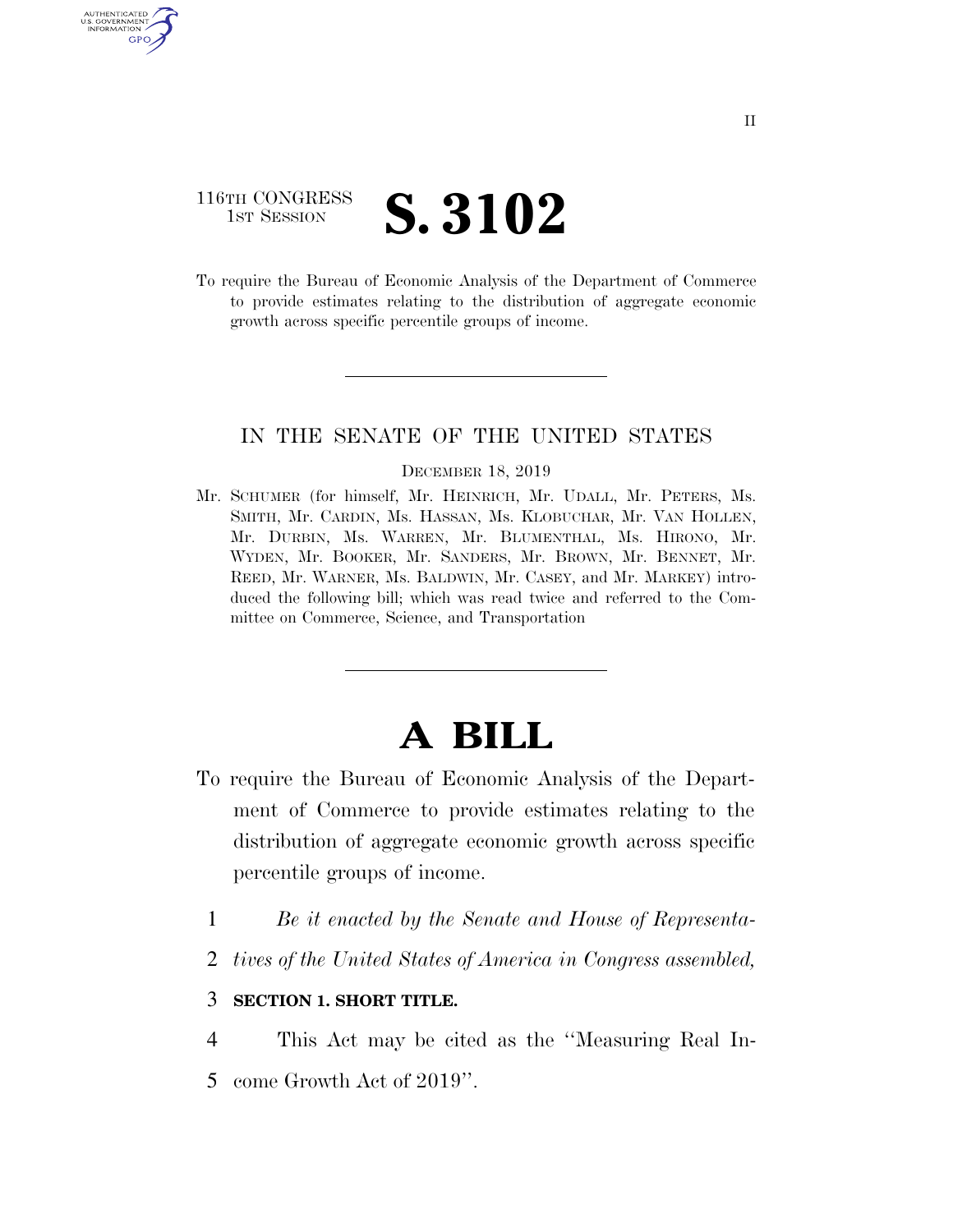### **SEC. 2. FINDINGS.**

Congress finds the following:

 (1) Economic inequality in the United States has increased dramatically during the 4 decades pre- ceding the date of enactment of this Act, with fewer households taking home a larger share of the na-tional income.

 (2) While growth was once distributed relatively evenly across all individuals in the United States, re- search shows that economic gains are increasingly enjoyed by the most affluent. By contrast, the ma- jority of individuals in the United States have seen income and wage growth significantly below what is suggested by national measures of output and in-come.

 (3) The Bureau of Economic Analysis of the Department of Commerce (referred to in this section as ''BEA'') reports annual and quarterly estimates of gross domestic product (referred to in this section as ''GDP'') in the United States. These estimates are important measures of the overall size and health of the economy of the United States but do not describe how economic gains are distributed across the population of the United States.

•**S 3102 IS** (4) In a country of 325,000,000 individuals, top-line GDP numbers do not capture the full range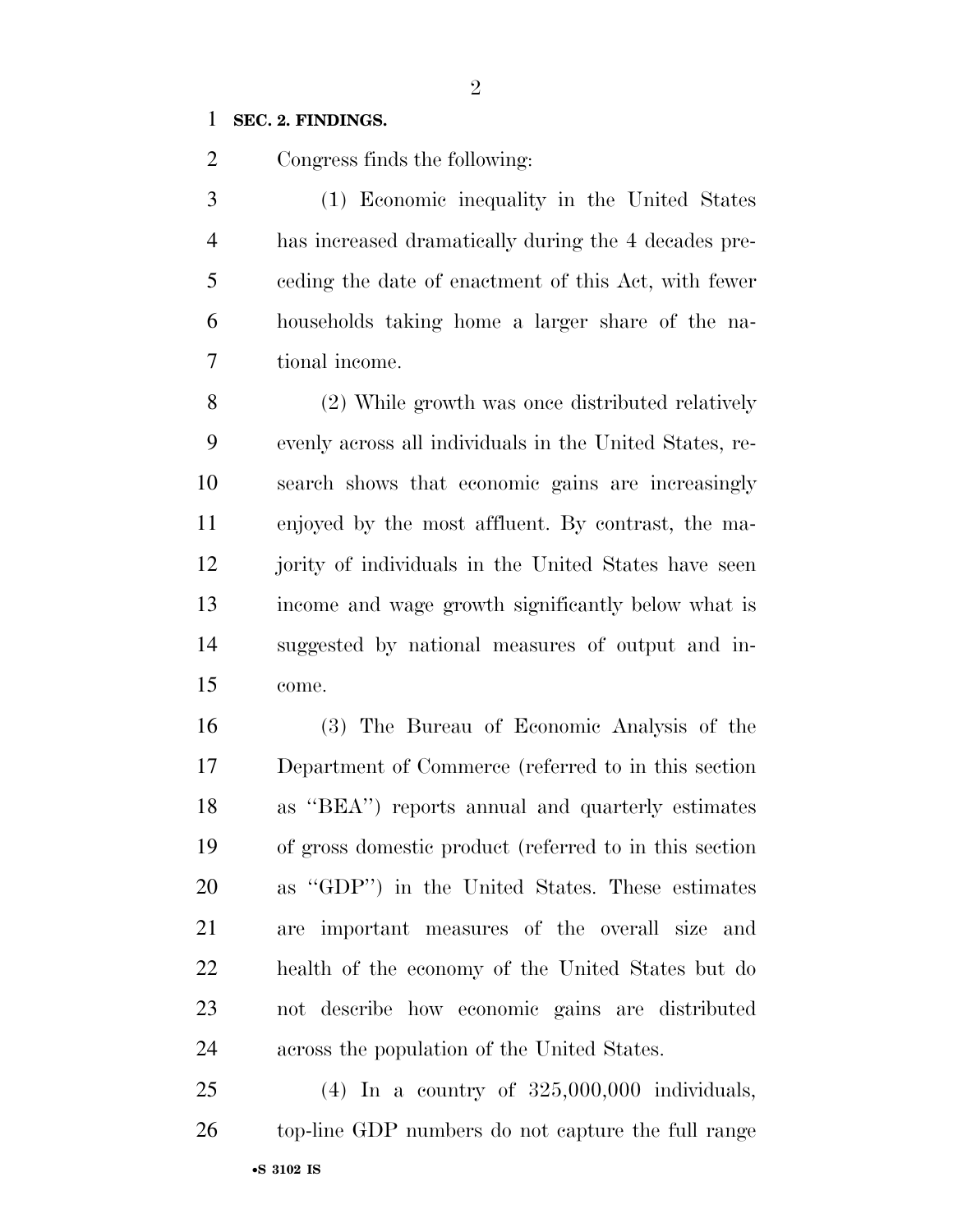of household economic experiences and may be mis- leading. For example, the real GDP grew more than 3 percent annually between 2003 and 2005, but the 4 average income for  $\frac{1}{2}$  of all individuals in the United States fell during that period.

 (5) Disaggregating economic growth by income groups will provide a more complete picture of how families in the United States are faring across all rungs of the economic ladder and whether economic growth is benefitting all individuals in the United States.

 (6) Recent academic estimates of distributional growth show how much of the economic gains during the 40 years preceding the date of enactment of this Act have accrued to the top of the income distribu- tion. Between 1980 and 2014, the average income of the top 1 percent of the income distribution grew 5 times as much as the average income of the bottom 90 percent of the income distribution and more than 9 times as much as the average income of the bot- $\tan \frac{1}{2}$ .

 (7) Official and timely estimates of distribu- tional growth from BEA, reported alongside top-line GDP numbers, would enable Congress to better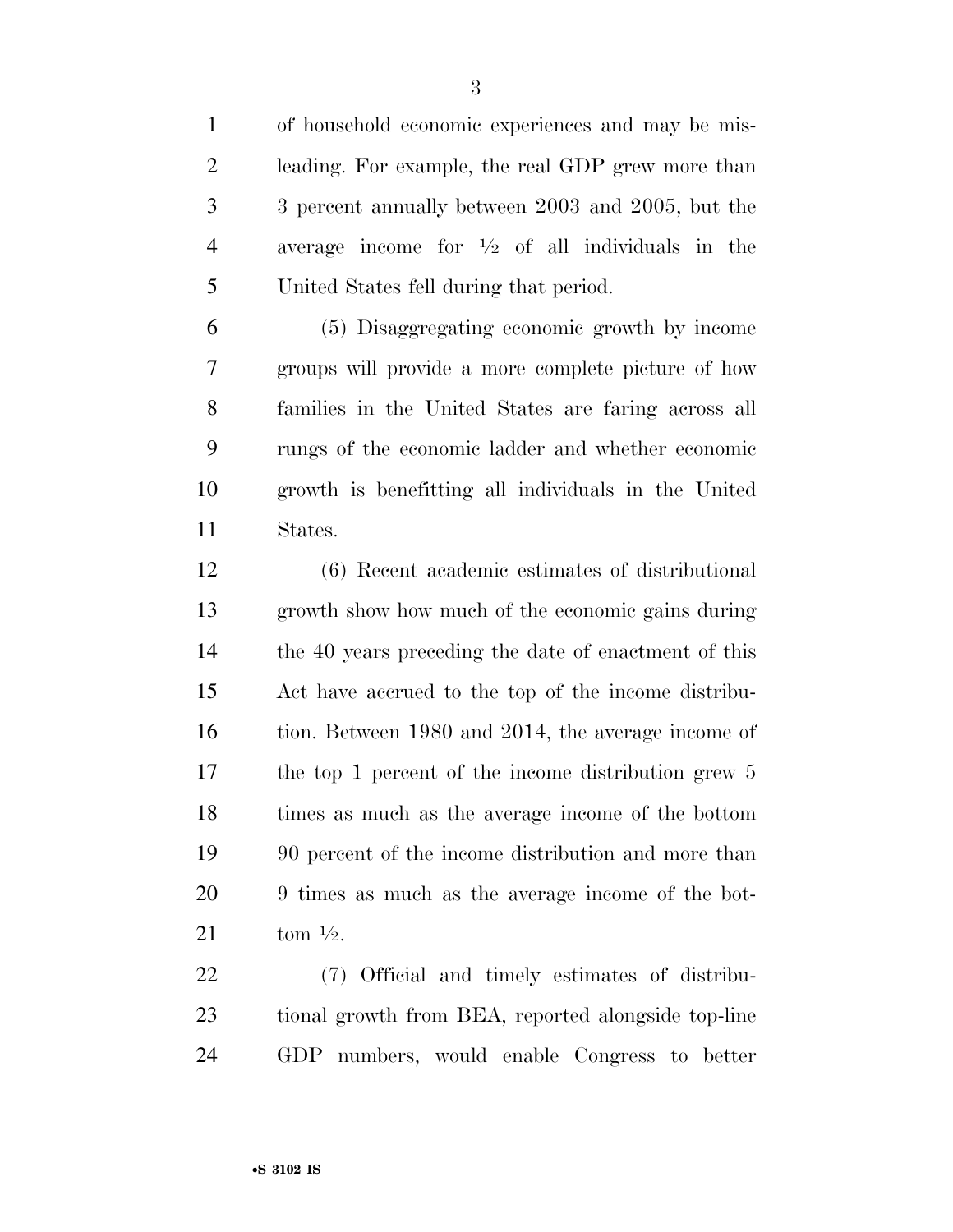| $\mathbf{1}$   | evaluate economic policies that impact every indi-    |
|----------------|-------------------------------------------------------|
| $\overline{2}$ | vidual in the United States.                          |
| 3              | (8) Efforts to address slow wage growth, stag-        |
| $\overline{4}$ | nant incomes, and growing economic inequality re-     |
| 5              | quire broadening the focus beyond GDP and obtain-     |
| 6              | ing metrics that better correspond to the experiences |
| 7              | of all families in the United States.                 |
| 8              | SEC. 3. ESTIMATES OF AGGREGATE ECONOMIC GROWTH        |
| 9              | <b>ACROSS INCOME GROUPS.</b>                          |
| 10             | (a) DEFINITIONS.—In this section:                     |
| 11             | (1) BUREAU.—The term "Bureau" means the               |
| 12             | Bureau of Economic Analysis of the Department of      |
| 13             | Commerce.                                             |
| 14             | (2) GROSS DOMESTIC PRODUCT ANALYSIS.—                 |
| 15             | The term "gross domestic product analysis"—           |
| 16             | (A) means a quarterly or annual analysis              |
| 17             | conducted by the Bureau with respect to the           |
| 18             | gross domestic product of the United States;          |
| 19             | and                                                   |
| 20             | (B) includes a revision prepared by the               |
| 21             | Bureau of an analysis described in subpara-           |
| 22             | graph(A).                                             |
| 23             | (b) INCLUSION IN REPORTS.—                            |
| 24             | (1) IN GENERAL.—With respect to each gross            |
| 25             | domestic product analysis that is conducted on or     |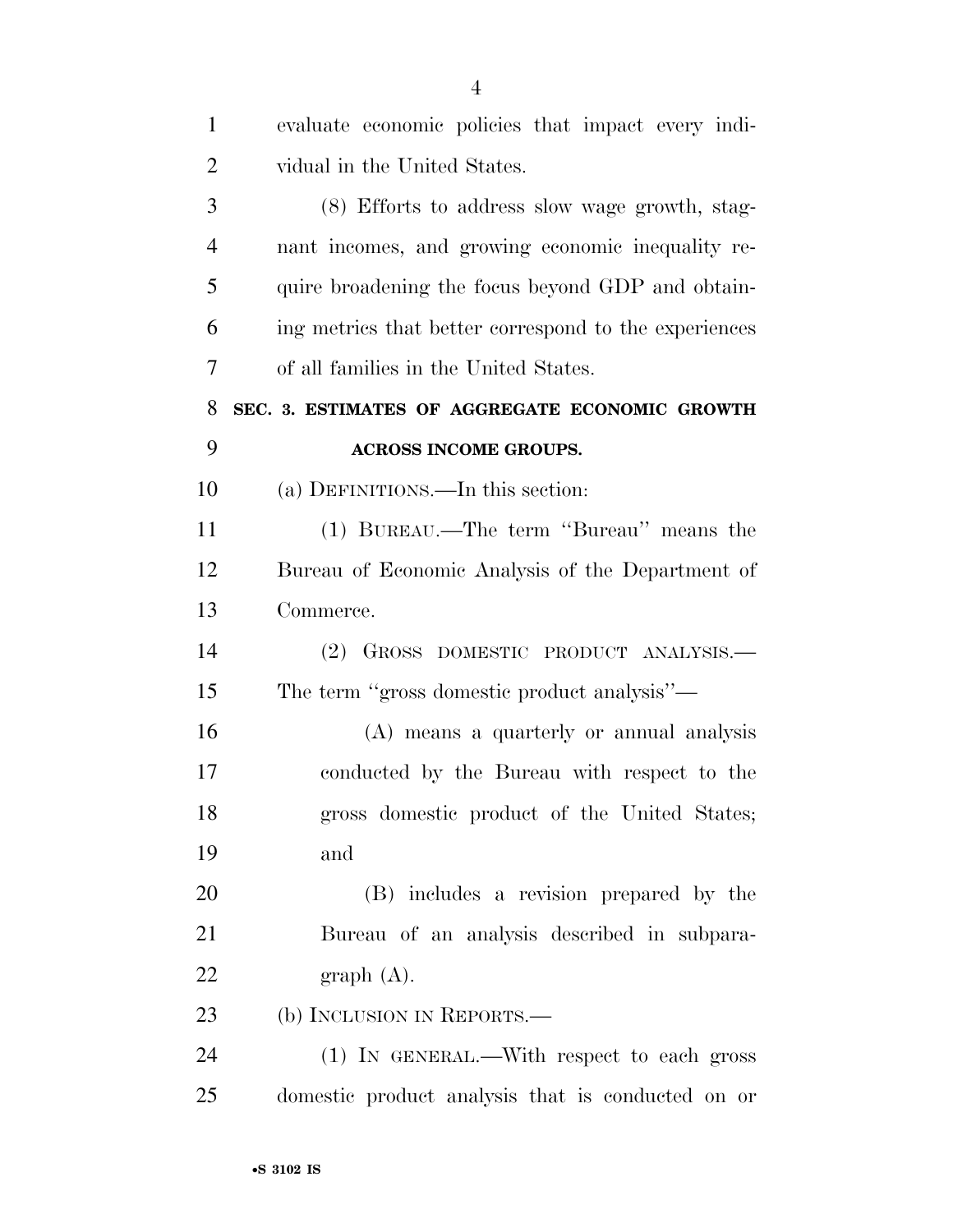| $\mathbf{1}$   | after the date that is 1 year after the date of enact- |
|----------------|--------------------------------------------------------|
| $\overline{2}$ | ment of this Act, the Bureau shall include in the      |
| 3              | gross domestic product analysis a recent estimate of,  |
| $\overline{4}$ | with respect to specific percentile groups of income,  |
| 5              | the total amount that was added to the economy of      |
| 6              | the United States during the period to which the       |
| 7              | gross domestic product analysis pertains, including    |
| 8              | $in-$                                                  |
| 9              | $(A)$ each of the 10 deciles of income; and            |
| 10             | (B) the highest 1 percent of income.                   |
| 11             | (2) RECENT ESTIMATES.—With respect to each             |
| 12             | recent estimate that, under paragraph (1), the Bu-     |
| 13             | reau is required to include in a gross domestic prod-  |
| 14             | uct analysis, that estimate shall be the most recent   |
| 15             | estimate that is available on the date on which that   |
| 16             | gross domestic product analysis is conducted.          |
| 17             | (3)<br>AUTHORIZATION OF<br>APPROPRIATIONS.             |
| 18             | There are authorized to be appropriated to the Sec-    |
| 19             | retary of Commerce such sums as are necessary to       |
| 20             | carry out this subsection.                             |
| 21             | (c) AUTHORITY TO SHARE INFORMATION WITH                |
| 22             | BEA.                                                   |
| 23             | $(1)$ In GENERAL.—Subparagraph $(B)$ of section        |
| 24             | $6103(j)(1)$ of the Internal Revenue Code of 1986 is   |
| 25             | amended by striking "such return information re-       |